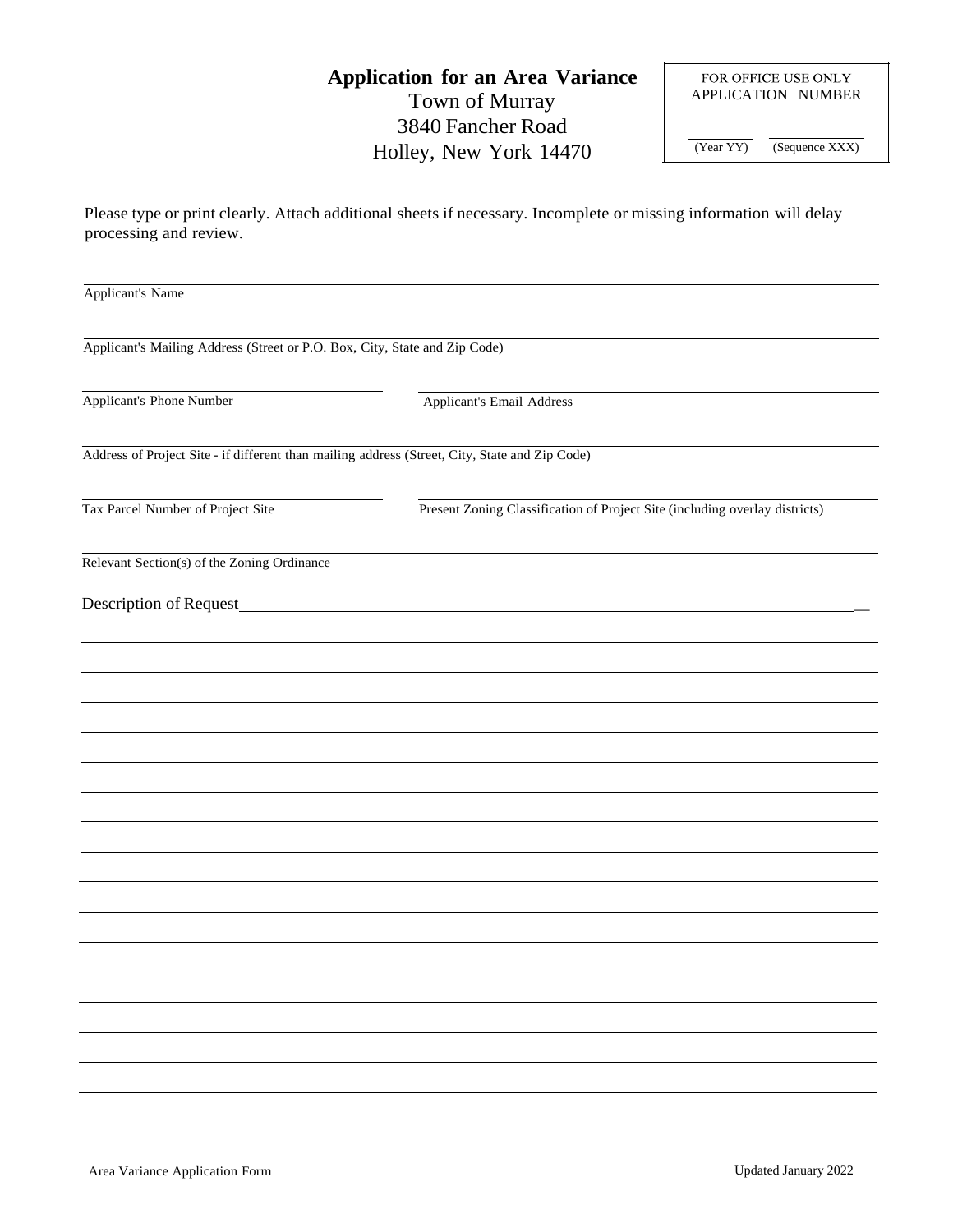## **Application for an Area Variance** - **continued**

The project site is located within: (check all that apply) Flood Hazard Area  $\Box$  (See Note I) Orleans County Agricultural District  $\Box$  (See Note 3)

Within 100 feet of a NYSDEC Wetland  $\Box$ (See Note 2)

Within 150 feet of Sandy Creek  $\Box$  (See Note 4)

- Note I Projects within a flood hazard area must comply with Town of Murray Local Law No. I of 1989.
- Note 2 Attach copies of all wetland permits, approvals or exemption letters obtained from the NYSDEC.
- Note 3 -An Agricultural Data Statement may be required. See Murray Zoning Ordinance §847
- Note 4 A Streambank Development Permit may be required. See Murray Zoning Ordinance §475

Isthe proposed action subject to review under the State Environmental Quality Review Act (SEQR)?

Yes  $\Box$  No  $\Box$  If Yes, the applicant must complete Part I of the Environmental Assessment Form The applicant must attach a scaled site plan. In general, the plan must contain the information listed below. Refer to §302 and §1004 in the Town of Murray Zoning Ordinance for specific site plan requirements.

- Boundaries of the property, lot line dimensions, north arrow, drawing scale and date of preparation
- Existing and proposed structures (including overall dimensions, heights, square footage).
- Existing and proposed driveways, parking areas, roads, rights-of-way, easements (including dimensions).
- Front, side and rear setbacks of all existing and proposed structures from lot lines.
- Location of ponds, streams, creeks, wetlands, flood hazard areas.
- Location and dimensions of existing and proposed septic systems and drinking water wells.
- Location and dimensions of site features such as signs, fences, retaining walls, patios, decks, culverts.

#### **Justification for an Area Variance**

§267-b of New York State Town Law and §832 of the Town of Murray Zoning Ordinance establish specific criteria that must be met in order for an area variance to be approved by the Zoning Board of Appeals.

On a separate sheet of paper, the applicant must answer each of the following questions in detail and attach supporting documentation as necessary:

- 1. Explain why the area variance, if granted, will not produce an undesirable change in the character of the neighborhood or be a detriment to nearby properties.
- 2. Explain why the benefit sought cannot be achieved by some feasible method other than an area variance.
- 3. Explain why the magnitude of the area variance requested is not substantial.
- 4. Explain why the area variance will not have an adverse impact on the physical or environmental conditions in the neighborhood or zoning district.
- 5. Explain why the need for the area variance is not self-created.

#### *I certify that the information provided on this application form and all supporting documentation is true to the best of my knowledge. Plus, the applicant shall reimburse the Town for all direct costs, including but not limited to legal, engineering, and/or consultant review of application, if deemed necessary. Approval contingent all fees being paid.*

Signature of Applicant Date

Signature of Zoning Enforcement Officer **Date** Date Date Date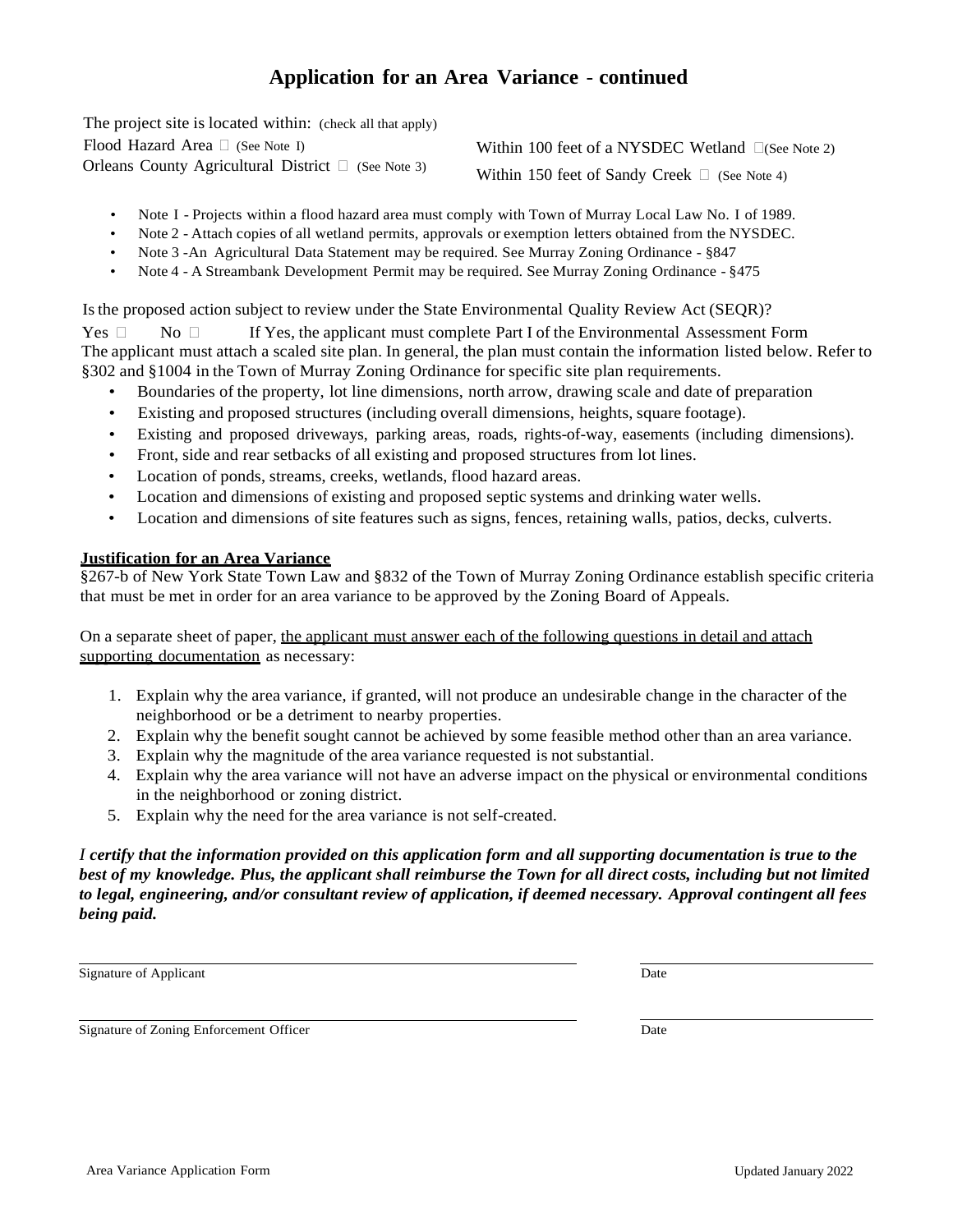## **Application for an Area Variance** - **continued**

The applicant must provide the names and mailing addresses of ALL persons who own property within 500 feet of any lot line of the project site.

- This information is required to legally process the application. Attach additional sheets if necessary.
- No action will be taken on this matter until this information is provided.
- Names and mailing addresses can be obtained from the Town of Murray Assessor (phone 638-5255) or the Orleans County Real Property Tax Service (589-5400).

| <u> 1989 - Johann Stoff, deutscher Stoff, der Stoff, der Stoff, der Stoff, der Stoff, der Stoff, der Stoff, der S</u>                                                                                                         | <u> 1980 - Johann Stoff, deutscher Stoff, der Stoff, der Stoff, der Stoff, der Stoff, der Stoff, der Stoff, der S</u>                                                                                                                                                                                                                    |  |
|-------------------------------------------------------------------------------------------------------------------------------------------------------------------------------------------------------------------------------|------------------------------------------------------------------------------------------------------------------------------------------------------------------------------------------------------------------------------------------------------------------------------------------------------------------------------------------|--|
|                                                                                                                                                                                                                               |                                                                                                                                                                                                                                                                                                                                          |  |
|                                                                                                                                                                                                                               |                                                                                                                                                                                                                                                                                                                                          |  |
|                                                                                                                                                                                                                               |                                                                                                                                                                                                                                                                                                                                          |  |
| the control of the control of the control of the control of the control of the control of the control of the control of the control of the control of the control of the control of the control of the control of the control | and the control of the control of the control of the control of the control of the control of the control of the                                                                                                                                                                                                                         |  |
|                                                                                                                                                                                                                               |                                                                                                                                                                                                                                                                                                                                          |  |
|                                                                                                                                                                                                                               | Name $\qquad$ $\qquad$ $\qquad$ $\qquad$ $\qquad$ $\qquad$ $\qquad$ $\qquad$ $\qquad$ $\qquad$ $\qquad$ $\qquad$ $\qquad$ $\qquad$ $\qquad$ $\qquad$ $\qquad$ $\qquad$ $\qquad$ $\qquad$ $\qquad$ $\qquad$ $\qquad$ $\qquad$ $\qquad$ $\qquad$ $\qquad$ $\qquad$ $\qquad$ $\qquad$ $\qquad$ $\qquad$ $\qquad$ $\qquad$ $\qquad$ $\qquad$ |  |
|                                                                                                                                                                                                                               |                                                                                                                                                                                                                                                                                                                                          |  |
|                                                                                                                                                                                                                               | <u> 1989 - Johann Stoff, amerikansk politiker (d. 1989)</u>                                                                                                                                                                                                                                                                              |  |
|                                                                                                                                                                                                                               |                                                                                                                                                                                                                                                                                                                                          |  |
|                                                                                                                                                                                                                               |                                                                                                                                                                                                                                                                                                                                          |  |
|                                                                                                                                                                                                                               |                                                                                                                                                                                                                                                                                                                                          |  |
|                                                                                                                                                                                                                               |                                                                                                                                                                                                                                                                                                                                          |  |
|                                                                                                                                                                                                                               |                                                                                                                                                                                                                                                                                                                                          |  |
|                                                                                                                                                                                                                               |                                                                                                                                                                                                                                                                                                                                          |  |
|                                                                                                                                                                                                                               |                                                                                                                                                                                                                                                                                                                                          |  |
|                                                                                                                                                                                                                               |                                                                                                                                                                                                                                                                                                                                          |  |
|                                                                                                                                                                                                                               |                                                                                                                                                                                                                                                                                                                                          |  |
|                                                                                                                                                                                                                               |                                                                                                                                                                                                                                                                                                                                          |  |
|                                                                                                                                                                                                                               |                                                                                                                                                                                                                                                                                                                                          |  |
|                                                                                                                                                                                                                               |                                                                                                                                                                                                                                                                                                                                          |  |